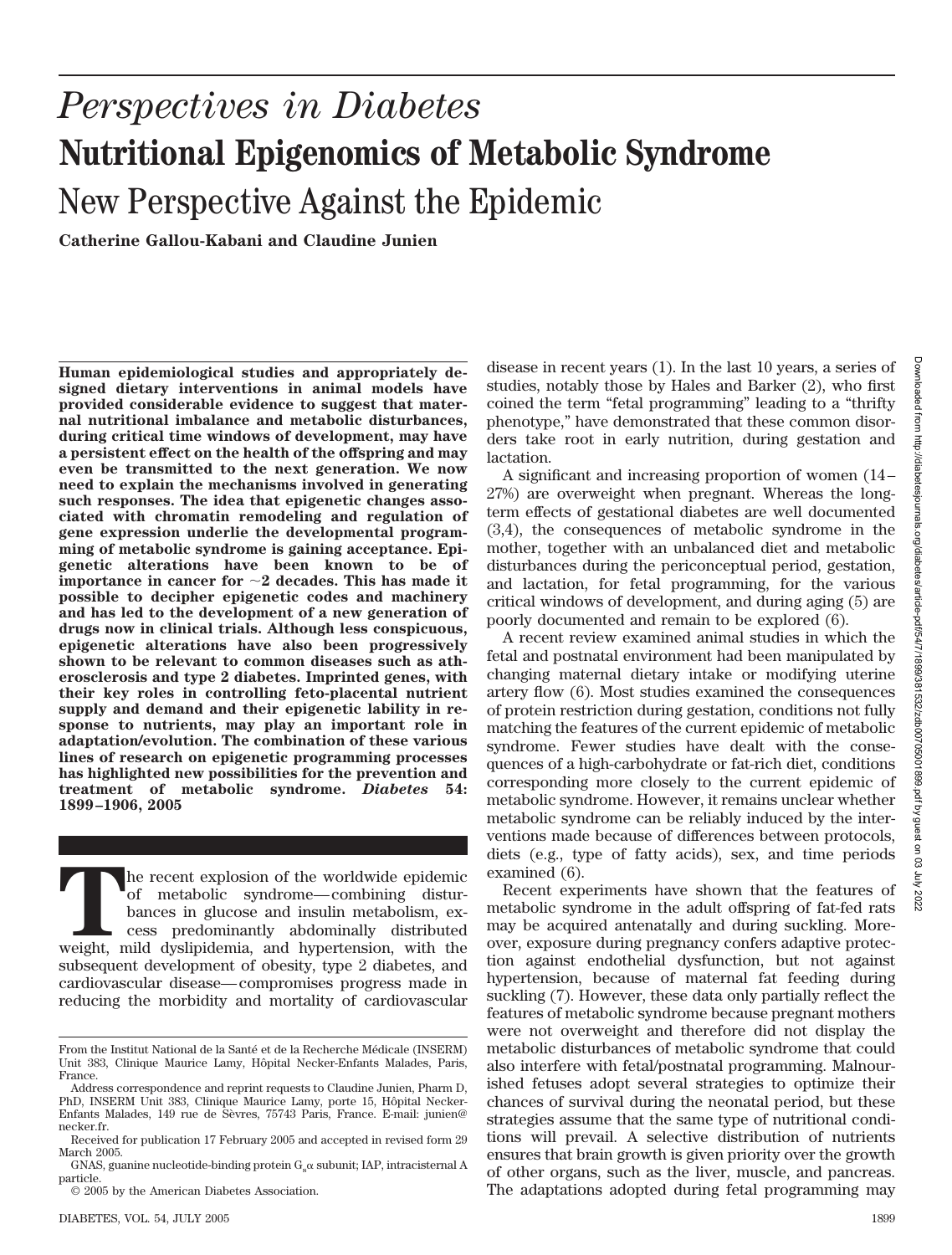prove to be detrimental if food becomes more abundant (8). Thus, any change in conditions may have deleterious consequences.

## **REGULATION OF GENE EXPRESSION BY EPIGENETIC ALTERATIONS**

Epigenetics, from the Greek "epi," meaning "on," DNA (a term first coined by Conrad Waddington in 1937), has been described as "the developmental processes by which genotype gives rise to phenotype." Today, epigenetics may be defined as the inheritance of information based on gene expression levels rather than on gene sequence (genetics) (9). All of our tissues contain the same 30,000 genes; however, in a given tissue and at a given stage, owing to an "epigenetic code," only a few of these genes are expressed, giving rise to the "phenotype."

The epigenetic code comprises several levels of interconnected and interdependent codes: the DNA methylation code, the histone code (histone methylation, acetylation, and phosphorylation), and the coregulator code. These codes define a process involving the recruitment of a myriad of chromatin-remodeling complexes, enzymes, coregulators, and effectors, directing appropriate chromatin remodeling (10). Specific epigenetic patterns condition the accessibility of chromatin to transcription factors, facilitating the recognition by these factors of genes to be expressed (to various extents) and of genes to be silenced, transiently or permanently. Epigenetic chromatin marks may be propagated mitotically and, in some cases, meiotically, resulting in the stable inheritance of regulatory states. Transient nutritional stimuli occurring at critical ontogenic stages may have lasting influences on the expression of various genes by interacting with epigenetic mechanisms and altering chromatin conformation and transcription factor accessibility (11).

Disruption of the balance of epigenetic networks may cause several major diseases, including cancer, syndromes involving chromosomal instabilities, and mental retardation. The importance of epigenetic changes in tumorigenesis has been acknowledged for 2 decades. However, the relevance of epigenetics to other physiopathological mechanisms in common diseases, such as metabolic syndrome, was less clear (12). Converging data are now available to support the hypothesis that, in addition to "thrifty genotype" inheritance, individuals with metabolic syndrome underwent incorrect "epigenetic programming" during fetal/postnatal development because of inadequate maternal nutrition and metabolic disturbances. These individuals may also display "transgenerational effects" because of the inheritance of epigenetic changes first experienced by their parents and/or grandparents.

## **EPIGENETIC PROGRAMMING DURING FETO-PLACENTAL AND POSTNATAL DEVELOPMENT**

Tissues and organs are tailored in response to finely tuned genetic and epigenetic programs, by means of cycles of proliferation, differentiation, and apoptosis. Imbalance between nutrient intakes (qualitative and quantitative), metabolites, and the precise requirements of these processes, within spatiotemporal limits, can lead to *1*) defective structural and functional development or even the absence of certain specialized cell types, leading to a "no return" situation because of irreversible processes of differentiation and organogenesis and *2*) changes in homeostatic processes associated with labile and potentially reversible epigenetic modifications. The impact of unbalanced diets or nutrients in animals (rat, mouse, and sheep) on several types of sequences (genes and repeated sequences) and on epigenetic programming processes throughout an individual's lifetime, during specific periods and with their potential transmission to the next generation, is well documented (Fig. 1) (13).

**Irreversible processes of differentiation and organogenesis.** Protein restriction during gestation increases the rate of pancreatic apoptosis in the offspring of rats. This leads to a smaller mass of pancreatic  $\beta$ -cells and disturbs development of the endocrine pancreas in the next generation (14). Similarly, a high-carbohydrate diet in neonatal rats immediately induces hyperinsulinemia, which persists into adulthood without any further nutritional stimulus. Moreover, this metabolic imprinting, once established, forms a vicious cycle because high-carbohydrate female rats spontaneously transmit the high-carbohydrate phenotype to their progeny (15).

Intriguingly, however, these examples show that the same effects may result from diametrically opposed causes. These dietary interventions, which reduce placental-fetal blood flow and stunt fetal growth, have the same consequences in the long term (16). Similarly, in children and adolescents, under- and overeating may both program the lipid metabolism and other metabolic systems of these individuals for life.

Placental insufficiency is persistently associated with epigenetic alterations in the rat. Changes in hepatic onecarbon metabolism involving the folate-methionine pathway (possibly because of dietary folate depletion) and changes in the level of DNA methylation (hypomethylation) and histone acetylation are observed in the liver (17) (Fig. 1).

In the adult, changes in methylation pattern during differentiation have been described only for a few genes. Two studies showed a strict correlation between demethylation of the leptin promoter and preadipocyte differentiation into adipocytes (18,19). However, it is clear that the same mechanisms must apply to all genes involved in development and differentiation.

Finally, the accumulation of DNA methylation errors over time, through aging (5), may add to the development of type 2 diabetes by decreasing the responsiveness of genes, the expression of which must be adjusted in response to rapidly changing glucose levels. In addition, because of their inherent lability, genetically determined epigenetic mechanisms are susceptible to environmental/ nutritional influences (13).

**Critical spatiotemporal windows.** Changes in methylation patterns in the early embryo and during development have been studied extensively for imprinted genes but only for a few nonimprinted genes, although they necessarily apply to all genes regulated during development and differentiation. As shown for the cluster of APOA1-C3-A4 genes encoding apolipoproteins (20), in all cell types, at a given stage of development, specific patterns of expression of 10s or 100s of genes corresponding to specific programs of differentiation are more or less "locked" (18).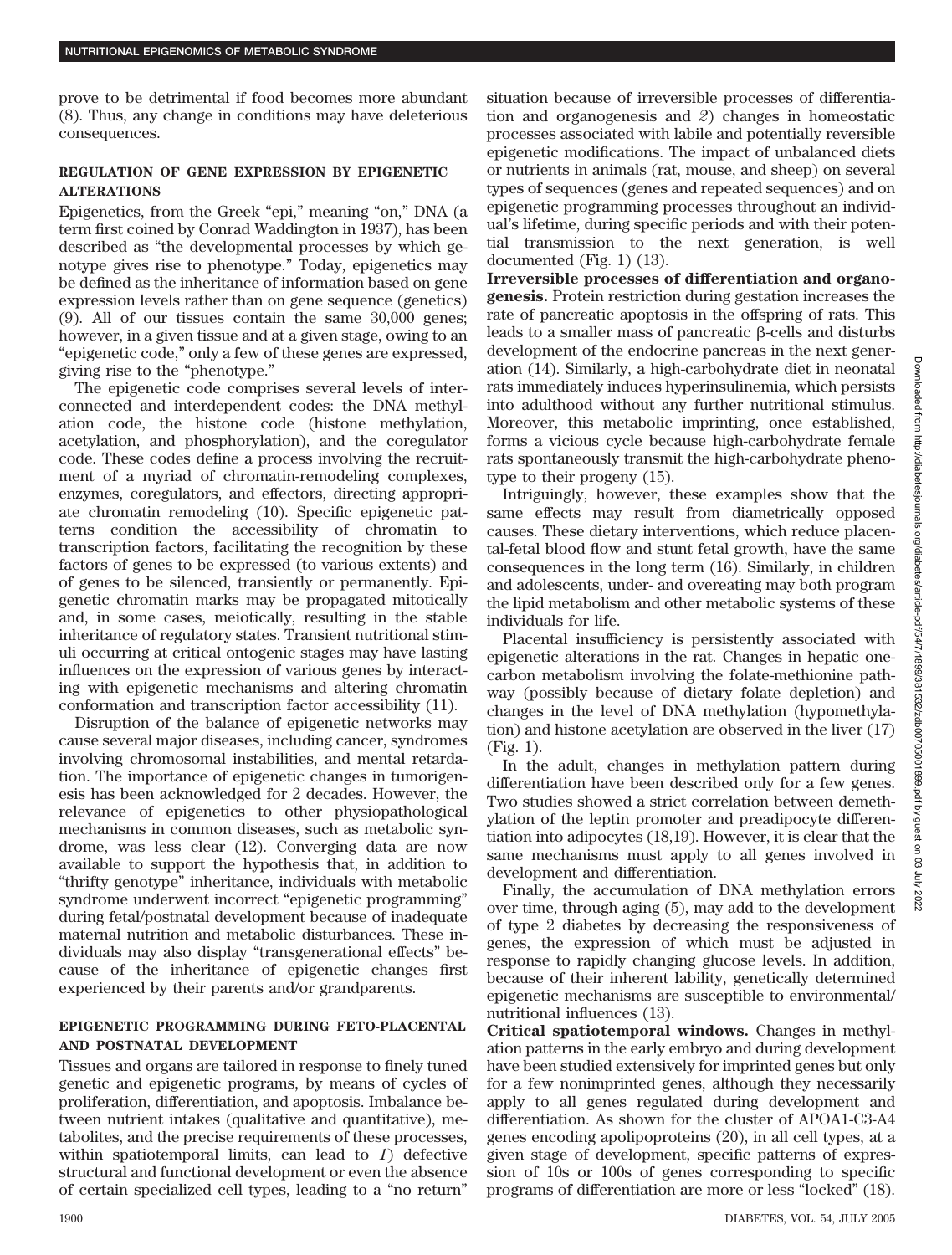

**FIG. 1. Impact of nutrients or dietary intervention on DNA methylation reprogramming during early development and throughout life.** *Top section***: Genes and repetitive sequences in somatic tissues and extra-embryonic tissues in the embryo/fetus/adult. After fertilization, the paternal and maternal genomes in the zygote undergo rapid demethylation at coding sequences (genes) and at repetitive sequences (transposable elements) (solid line). Active de novo methylation takes place after implantation to various extents. After implantation, the bulk of the genome becomes hypermethylated in the embryonic ectoderm and mesoderm through active de novo methylation, whereas the genome of extra-embryonic cells remains hypomethylated. There is a sequence of de novo methylation that dictates the structure and function of each somatic tissue through a finely tuned pattern involving the switching on and off of gene expression.** *Bottom section***: Imprinted genes in primordial germ cells and gametes. The parental methylation imprints in imprinted genes escape this demethylation process and de novo methylation (dotted line). The imprints of imprinted genes are eliminated before primordial germ cells reach the gonadal ridge and are appropriately reinstalled during male and female gametogenesis, being completed during the slow-growth period (SGP) before puberty (dotted line for male, dashed line for female). In the male, the acquisition of DNA methylation patterns begins before birth in prospermatogonia and is completed for many sequences after birth, before the end of the pachytene stage of meiosis. In female germ cells, most gametic DNA methylation is acquired postnatally, during the oocyte growth phase, after the pachytene phase of meiosis (64). The slow-growth period is associated with the emergence of the first viable pools of spermatocytes and initiation of the programming of methylation imprints. At every stage during this cascade of epigenetic fluctuations (during both fetal development and the aging process), the nutritional balance must be optimal. The impacts of nutrients/diets are indicated by arrows;** they may concern imprinted genes ( $\mathbb{Z}$ ), transposons ( $\blacksquare$ ), or genes ( $\Box$ ). Arrows indicate the window during which the impact was observed. For **each arrow, see the reference list for more information (13,23,68). TGE, transgenerational effects.**

If there are critical spatiotemporal windows during which these programs must be completed, failure to complete these programs in time is irrecoverable (2). As suggested by two recent reports, leptin, which regulates the energetic balance through electrophysiological modulation of regulating orexigenic neurons (neuropeptide Y/agouti-related peptide) and anorexigenic neurons (proopiomelanocortin/cocaine- and amphetamine-regulated transcript,  $\alpha$ -melanocyte-stimulating hormone), also has a trophic effect on some neurons of the hypothalamus involved in the response to nutrients, and it contributes to their plasticity (21,22).

However, leptin only exerts these important effects during a narrow window in postnatal development: the neonatal period before leptin becomes involved in the acute regulation of food intake in adults (22). It is thus highly likely that levels of leptin and of particular nutritional stimuli during this precise developmental period have long-term consequences because of the inappropriate epigenetic remodeling of chromatin (11).

**Epigenomic behavioral programming.** A particular

epigenomic state can also be established by behavioral programming. Meaney and colleagues (23) have shown that higher levels of pup licking and grooming and archedback nursing by rat mothers are associated with a better response to stress in adult offspring. This maternal behavior changes the epigenome of the offspring at the glucocorticoid receptor gene promoter in the hippocampus. The offspring of high–pup licking and grooming mothers display demethylation of the glucocorticoid receptor promoter, which is associated with higher levels of expression of the glucocorticoid receptor gene. These epigenetic changes in DNA methylation and histone acetylation occurred during the 1st week of life and persisted into adulthood.

However, this neonatal programming may be reversed by altering the epigenetic profile of the glucocorticoid receptor gene. Central infusion of a histone deacetylase inhibitor, trichostatin A, abolished differences between groups in histone acetylation, DNA methylation, NGFI-A (nerve growth factor inducible protein A) binding, glucocorticoid receptor expression, and hypothalamic-pitu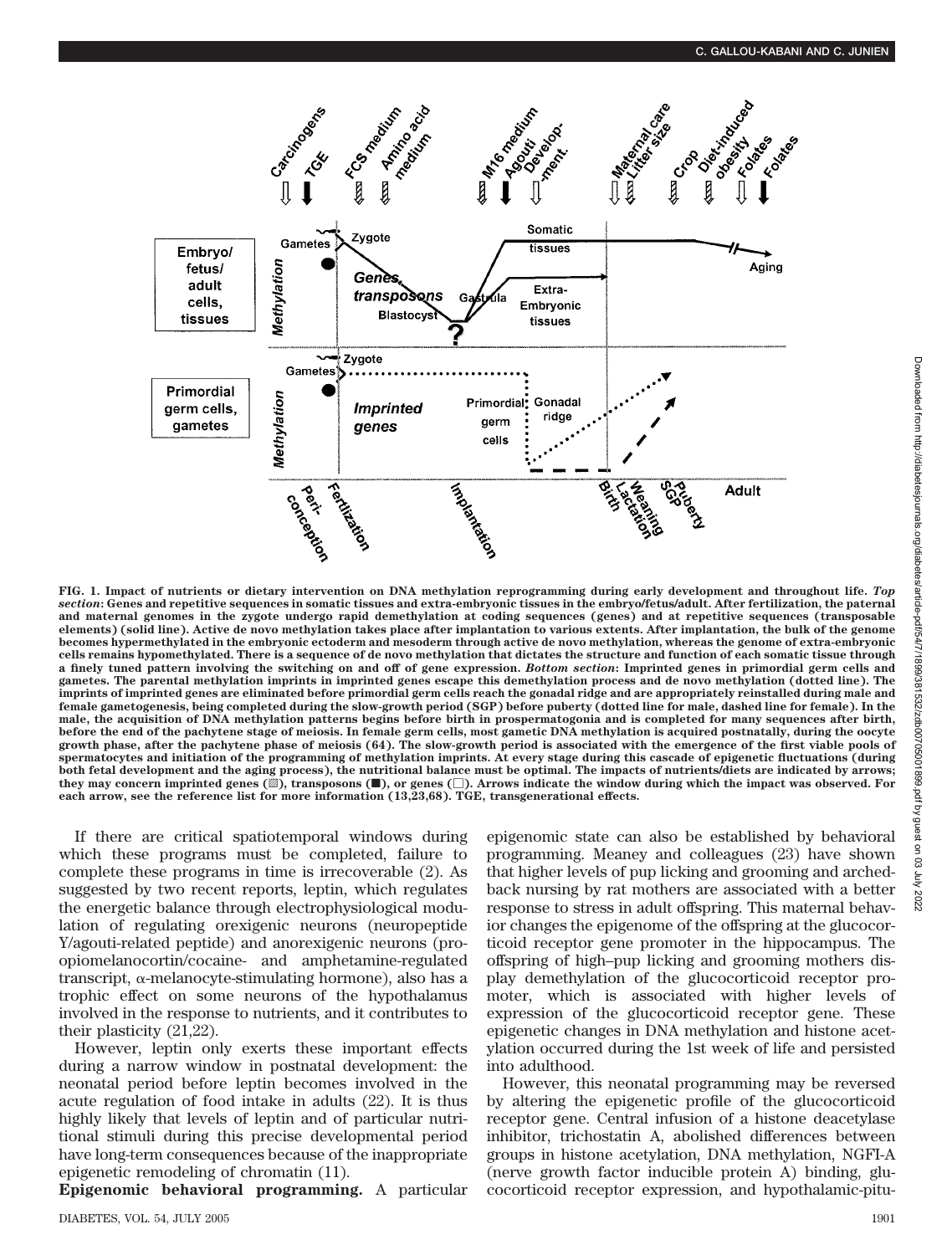itary-adrenal responses to stress, suggesting a causal relationship between epigenomic state, glucocorticoid receptor expression, and maternal effects on stress responses in the offspring (23).

#### **IMPRINTED GENES: A PLAUSIBLE SUPPORT**

For most human genes, the two alleles contribute equally to production of the gene product. In contrast, imprinted genes are monoallelically expressed (i.e., either from the paternal allele or from the maternal allele). Most imprinted genes are grouped in clusters, which may comprise reciprocally imprinted genes—some maternally and some paternally expressed—at  $\sim$ 15 different chromosomal sites in the human genome. To date,  $>70$  imprinted genes have been identified of a total of 100–200 in the whole genome. These imprinted domains are regulated coordinately, via long-range mechanisms such as antisense RNA interference and methylation-sensitive boundary elements. This regulatory complexity of imprinted domains may render them particularly susceptible to environmental dysregulation via nutrition (11,24).

There is compelling evidence that DNA methylation varies between tissues, individuals, and disease conditions in humans and various animals and that it varies with aging—in which both hyper- and hypomethylation are observed—and even in some pathological situations, such as cancer and atherosclerosis (24–26). Thus, it is possible that changing circumstances over several generations recruit alleles back into the active genome, accounting for the reversibility of adaptive changes. Genomic imprinting may act as a buffering system or "rheostat" supporting adaptation to environmental conditions by silencing or increasing the expression of monoallelically expressed genes. Failure to erase these epimutations in the germline would lead to stable transgenerational effects (27–30).

Although no formal demonstration has yet been made, there is abundant evidence from genomic (or parental) imprinting studies consistent with the hypothesis that monoallelically expressed imprinted genes are the most promising candidate genes for developmental and evolutionary modifications and transgenerational effects in response to rapid changes in the nutritional environment. such as those associated with the worldwide epidemic of metabolic syndrome, obesity, and type 2 diabetes.

- Because the epigenetic marks of imprinted genes are not erased after fertilization, the acquired changes may lead to stable transgenerational effects.
- Genomic imprinting and placentation appeared at the same time during the course of evolution of mammals (31). Placental expression has been studied for  $\sim$  50% of the 70 identified imprinted genes: all imprinted genes tested were expressed in this organ (32).
- Imprinted genes in the placenta control the supply of nutrients, whereas imprinted genes in fetal compartments control nutrient demand by regulating the growth rate of the fetal tissues (31).
- Imprinted genes play an important role in the development of regions of the brain, such as the hypothalamus, that contribute to energy homeostasis regulation (28,31,33).
- The epigenetic variation transmitted by imprinted genes

is also required for postnatal metabolic adaptation to feeding (34,35).

- The epigenetic lability (metastable alleles) of imprinted genes in response to nutrients may play an important role in adaptation/evolution (13,36).
- Diabetes and obesity, two of the hallmarks of metabolic syndrome, often accompany syndromes associated with changes in imprinting (37).

**Imprinted genes and feto-placental growth: nutrient supply and demand.** In the placenta, regulation of the expression of imprinted genes primarily involves the methylation of histones, which seems to be independent of DNA methylation (38). Surprisingly, the level of DNA methylation is lower in the placenta than in somatic tissues. This may account for the higher epigenetic lability of placental imprinted genes to environmental factors (Fig. 1).

Imprinted genes may play diverse roles in regulating nutrient transfer (31). First, they may affect the growth of the placenta. In keeping with sexual conflict theory, several maternally expressed genes decrease fetal and placental growth, whereas several paternally expressed genes increase it. Second, they may affect transport capacity. Several imprinted genes belong to the active amino acid transport system A, to the solute carrier family, or to the organic cation transporter family. Finally, they may regulate interactions between different cell types with fetomaternal interfaces in the placenta, or they may modulate the nutrient requirements of the fetus, mainly by controlling fetal growth.

The knockout of several imprinted genes results in the placenta being small, with paternally expressed imprinted genes, or, in placentomegaly, with maternally expressed imprinted genes (39). One of the determinants of placental size is the imprinted gene *Igf2*, which encodes the IGF-II protein. In mice, one of the control regions of *Igf2* , the P0 promoter, controls labyrinth-specific expression. Mutant fetuses in which the placenta-specific promoter for *Igf2* has been knocked out display growth retardation (31,39). These mutants display lower levels of passive and higher levels of active placental transport early in development compared with the wild type (39). The IGF-II transcribed from the placenta-specific promoter (P0) regulates development of the diffusion permeability properties of the mouse placenta. Thus, modified placental IGF-II may cause idiopathic intrauterine growth retardation in humans (40).

**Imprinted genes and postnatal growth.** Imprinted genes also play a key role in postnatal development. The two examples below, concerning the guanine nucleotidebinding protein  $G_s\alpha$  subunit (GNAS) complex and two paternally imprinted genes, *Peg1* and *Peg3*, illustrate how mice models can help to unravel the manifestations of gene knockout, according to the parent of origin of the mutant allele and the age (newborn or adult) and sex of the recipient.

The GNAS complex is an imprinted domain encoding the stimulatory G-protein  $\alpha$ -subunit ( $G_s\alpha$ ), which interacts with adenylate cyclase, and several other transcripts expressed in a tissue-specific manner from the maternal allele (gonads, pituitary gland, thyroid, kidney proximal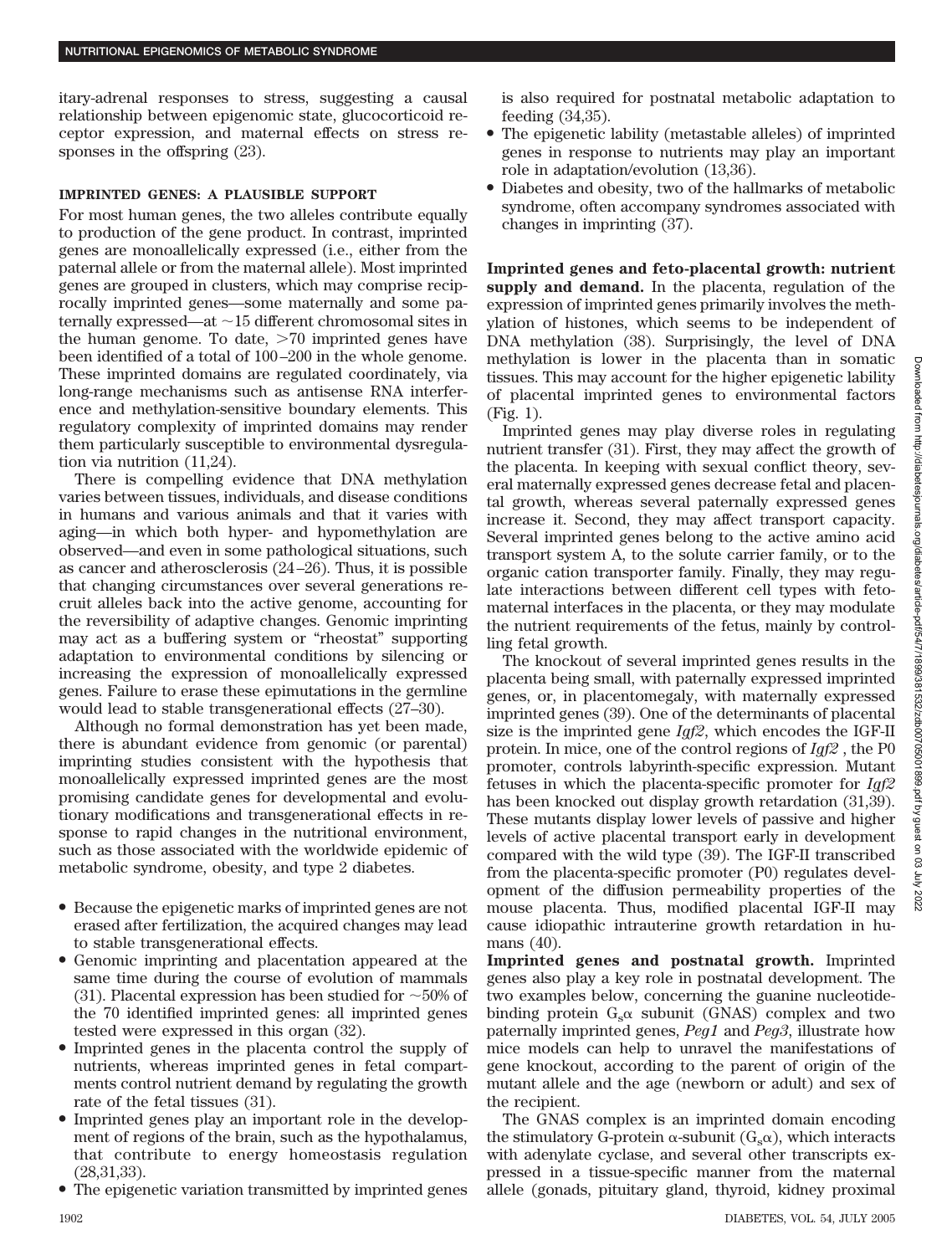tubule, and adipose tissue) or from the paternal allele (brown adipose tissue).

Maternal and paternal transmission of *Gnas* knockout produce opposite effects on energy metabolism. The loss of paternal function is associated with a decrease in adiposity, hypermetabolic function, hypoglycemia, a decrease in locomotor activity, and resistance to parathyroid hormone, whereas the loss of maternal function is associated with greater adiposity. This animal model was the first in which a single genetic defect was shown to lead to opposite effects on energy metabolism, depending on the parental allele expressed (34).

Mice with mutations in a paternally expressed gene, Gnasxl (which encodes the unusual  $G_s\alpha$  isoform XL $\alpha$ s), have low postnatal growth and survival rates. They also display a spectrum of phenotypic effects indicating that XLas controls a number of key postnatal physiological adaptations, including poor suckling; low blood glucose, insulin, and glucagon levels; and altered energy homeostasis (34). Brown adipose tissue shows a lack of lipid vesicles and impaired temperature regulation. In the brain,  $a$ reas expressing XL $\alpha$ s are important in controlling states of alertness, wakefulness, and sleep. Finally, in relationship with low levels of suckling, Gnasxl is expressed in all three nuclei providing motor innervation to orofacial muscles. The GNAS complex therefore plays a crucial role in postnatal adaptation to feeding (34).

Two other paternally expressed imprinted genes, *Peg3* and *Peg1*, provide a remarkable example of the synchronization of nutrient supply and demand. Gene knockout experiments suggest that epigenetic modifications may alter the phenotype of both the mother and the pups according to food availability. The synchronization of these coadaptive traits in mother and offspring by the same paternally expressed imprinted genes ensures that offspring receiving "good" maternal nurturing will themselves be both well provisioned and genetically predisposed toward "good" mothering (35).

If the fetus carries a mutation of the paternal allele of *Peg3*, the placenta is small, and fetal growth, suckling, postnatal growth, body temperature, age at weaning, and onset of puberty are all affected. If the same mutation of *Peg3* is carried by the mother, it results in impaired maternal reproductive success, a decrease in maternal care and food intake during pregnancy, and an increase in the likelihood that insufficient milk will be produced. The consequences for the offspring are poor postnatal growth and delays in weaning and in the onset of puberty (35). A lack of maternal care is also observed with the *Peg1* knockout. Mice generally eat the placenta after giving birth. However, mother mice lacking *Peg1* display behavioral quirks in that they do not eat the placenta and fail to take care of their pups (41).

These two paternally expressed imprinted genes, *Mest/ Peg1* and *Peg3*, are strongly expressed in the regions in which androgenic cells accumulate: the hypothalamus, the preoptic area, and the septum. Given the key role played by hypothalamic neurons in the regulation of energy homeostasis (hunger/satiety, intake of food/fasting), these genes may play a role in neuronal programming mechanisms.

Interestingly, these two paternally expressed genes also

However, formal demonstration of the involvement of imprinted genes in adaptation will require a detailed analysis of epigenetic patterns in strategic areas of imprinted complexes. Increases (or decreases) in expression of an imprinted gene may be caused by variations in the expression of the monoallelically expressed allele or to a loss of imprinting, with profile changes in differential methylation regions and the expression or silencing of the two alleles. This should allow us to discriminate between these two possibilities and show whether these altered imprinted states are transmitted to subsequent generations and could play a role in adaptation.

# **CIRCADIAN EPIGENETIC PROGRAMMING THROUGHOUT LIFE AND AGING**

Over the circadian cycle, the expression of genes is modulated by molecular signals from circadian rhythms, by nutritional signals from meals, and through the overall diversity of environmental stimuli. The accompanying epigenetic alterations are unstable and reversible in everyday life: they are necessarily transient, giving rise to a "circadian nutritional epiphenotype."

However, epigenetic alterations are not always reversible. Untargeted stochastic DNA methylation errors, such as hypomethylation associated with low levels of the main physiological donor of methyl groups, S-adenosylmethionine, have been shown to accumulate with increasing age, possibly accounting for the higher incidence of metabolic syndrome elements in older individuals (5). Moreover, the metabolism of methyl groups may be affected by diet, body weight, and environmental factors, leading to untargeted general hypomethylation of DNA in diabetic patients (44,45). A general defect in DNA methylation in type 2 diabetes is suggested by the recent observation that S-adenosylmethionine decreases in concentration in the erythrocytes of diabetic patients (44).

Genomic hypomethylation has been observed not only in cancers but also in advanced human atherosclerotic lesions, in the lesions of Apoe<sup>-/-</sup> mice, and in rabbit aortas. In mice, recent studies have clearly demonstrated that aberrant epigenetic patterns are detectable in the genetically atherosclerosis-prone Apoe-null  $(Apoe^{-/-})$  mouse well before the appearance of histologically detectable vascular lesions. Moreover, these alterations may be triggered by an atherogenic diet in mice and in humans (46,47).

As in cancer, regional hypermethylation has also been shown to occur in atherosclerosis. The estrogen receptor- $\alpha$  gene (ER- $\alpha$ ) has been shown to display higher levels of methylation in atheromas than in normal aorta and in smooth muscle cells in vitro during the phenotypic switch (48).

Thus, early epigenetic alterations have been described in atherosclerosis, animals fed atherogenic fat-rich diets, type 2 diabetes, and aging (5,44,47,49,50). However, the epigenetic alterations underlying metabolic syndrome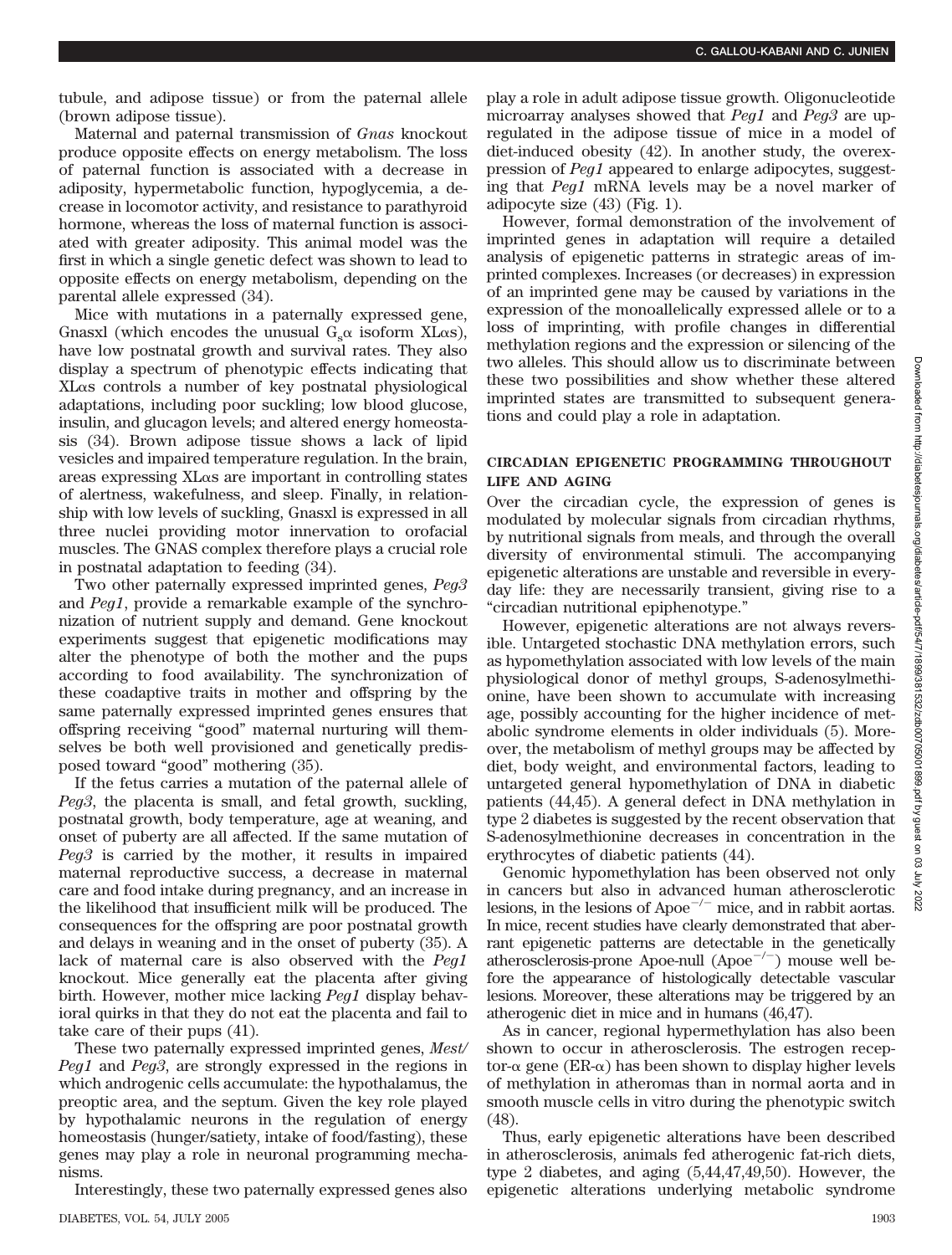have yet to be explored. Description of the epigenetic effects of various conditions and periods has only just begun (3–5,51).

### **TRANSGENERATIONAL EFFECTS AND ADAPTATION**

Although it has long been thought that the epigenetic slate is wiped clean in the embryo shortly after fertilization (with the exception of imprinted genes), there are now many examples in mammals of clear transgenerational effects after nutritional intervention (protein restriction or carbohydrate-rich diet) or behavioral programming (maternal care). Similar epidemiological data have been obtained for humans, from a Swedish cohort (Fig. 1). A grandfather who was "well-nourished" before puberty may transmit a four times higher than normal risk of type 2 diabetes to his grandchildren (9,15,23,52–56).

What type of sequence could be the epigenetic support of such alterations transmitted without erasure to subsequent generations? Except for a brief period of global demethylation in the early stages of mammalian embryonic development, transposons are normally silenced by promoter CpG methylation (57) (Fig. 1). Retransposons are thought to be maintained in a predominantly methylated state to prevent retrotransposition events that might lead to deleterious mutations and cancer. However, transposons, such as the intracisternal A particle (IAP) retrotransposon, that escape this epigenetic silencing may interfere with the expression of neighboring genes in several ways (36,58). Thus, both transposons and imprinted genes are good candidate supports (13).

The first two examples of transgenerational effects in mice that are explained by epigenetic modifications concern the *AVY* and *AxinFu* loci. Both of these loci display expression affected by the metastable epialleles of the IAP retrotransposon. The AVY allele was generated by insertion of the IAP retrotransposon into the  $5'$  end of the A allele  $(13,36)$ . Methylation at the CpG dinucleotide of the transposable IAP sequence in the agouti region varies considerably in AVY mice and is inversely correlated with ectopic *agouti* expression.

This epigenetic variability results in considerable interindividual variation in coat color, adiposity, glucose tolerance, and tumor susceptibility in isogenic  $A<sup>VY/a</sup>$ littermates. The proportion of pups with a phenotype corresponding to a methylated IAP depends on the mother's own phenotype and therefore on the level of methylation of the mother's own IAP sequence at the AVY locus. The variable phenotypes of the offspring result from incomplete elimination of the epigenetic modification when allele A is transmitted via the maternal germ line (59,60). However, recent experiments have shown that maternal or paternal epigenetic inheritance is influenced by strain background (36).

Dietary supplementation with a methyl donor during pregnancy increases the proportion of pups carrying a methylated IAP sequence (13,36). Nutrition probably exerts its effects on methylation early in embryonic development, and these effects concern all tissues. Waterland and Jirtle (60) also showed that coat color phenotype and  $A<sup>VT</sup>$ methylation pattern persisted into adulthood. Consistent with the idea of transgenerational epigenetic inheritance. the methylation status of the axin-fused  $(Axin<sup>Fu</sup>)$  allele in mature sperm reflects the methylation status of the allele in the somatic tissue, suggesting that this locus is not subject to epigenetic reprogramming during gametogenesis (36) (Fig. 1).

Sequencing of the human genome has shown that transposons, which comprise roughly 35–40% of the genome, are found in  $\sim$  4% of human genes (61). It would be interesting to determine whether these genes are involved in energy homeostasis regulation. However, there are currently no examples of human transposable elements similar to murine IAP sequences that are able to resist demethylation during preimplantation (58).

## **CONCLUSIONS**

Whatever the genes or sequences involved, deciphering the epigenetic patterns at stake should allow us to evaluate their potential reversibility. Once the specific epigenetic patterns corresponding to "labile" and "locked" situations are identified, these patterns should be useful for diagnosis and prognosis. They may also represent new types of target for the development of novel diets and drugs to prevent or to abolish aberrant gene silencing, which may be involved in resistance to treatment (weight loss or weight regain) (12,62,63).

However, several important questions must be resolved if inhibitors/activators of the epigenetic codes and machinery or other molecules are to be used in metabolic syndrome patients. First, will the changes produced be toxic to normal nontarget cells? The chronic administration of DNMT inhibitors to rats is associated with decreases in sperm counts and fertility, increases in preimplantation loss, and decreases in sperm DNA methylation. These new drugs may therefore have adverse effects on human germ cells (64). Second, do such therapeutic strategies for remedying the abnormal epigenetic state need to be specific for epigenetically altered genes? (65). This issue has already been addressed by the engineering of gene-specific molecules that can reactivate specific genes (66,67). Third, could drugs that have more global effects be more effective? Finally, will the effects of molecules such as antisense RNA or specific constructs (fusion constructs) be limited by the efficiency of their delivery in vivo? (23).

### **ACKNOWLEDGMENTS**

This work was supported by a Fournier-Pharma studentship (to C.G.-K.) and by grants from INRA (Institut National de la Recherche Agronomique), INSERM (ATC-Nutrition, PRNH [Programme National de Recherches sur la Nutrition Humainel), the Association Francaise des Diabétiques, and the Institut Benjamin Delessert.

## **REFERENCES**

- 1. Grundy SM: Obesity, metabolic syndrome, and cardiovascular disease. *J Clin Endocrinol Metab* 89:2595–2600, 2004
- 2. Hales CN, Barker DJ: The thrifty phenotype hypothesis. *Br Med Bull* 60:5–20, 2001
- 3. Boloker J, Gertz SJ, Simmons RA: Gestational diabetes leads to the development of diabetes in adulthood in the rat. *Diabetes* 51:1499–1506, 2002
- 4. Dabelea D, Hanson RL, Lindsay RS, Pettitt DJ, Imperatore G, Gabir MM, Roumain J, Bennett PH, Knowler WC: Intrauterine exposure to diabetes conveys risks for type 2 diabetes and obesity: a study of discordant sibships. *Diabetes* 49:2208–2211, 2000

Downloaded

mom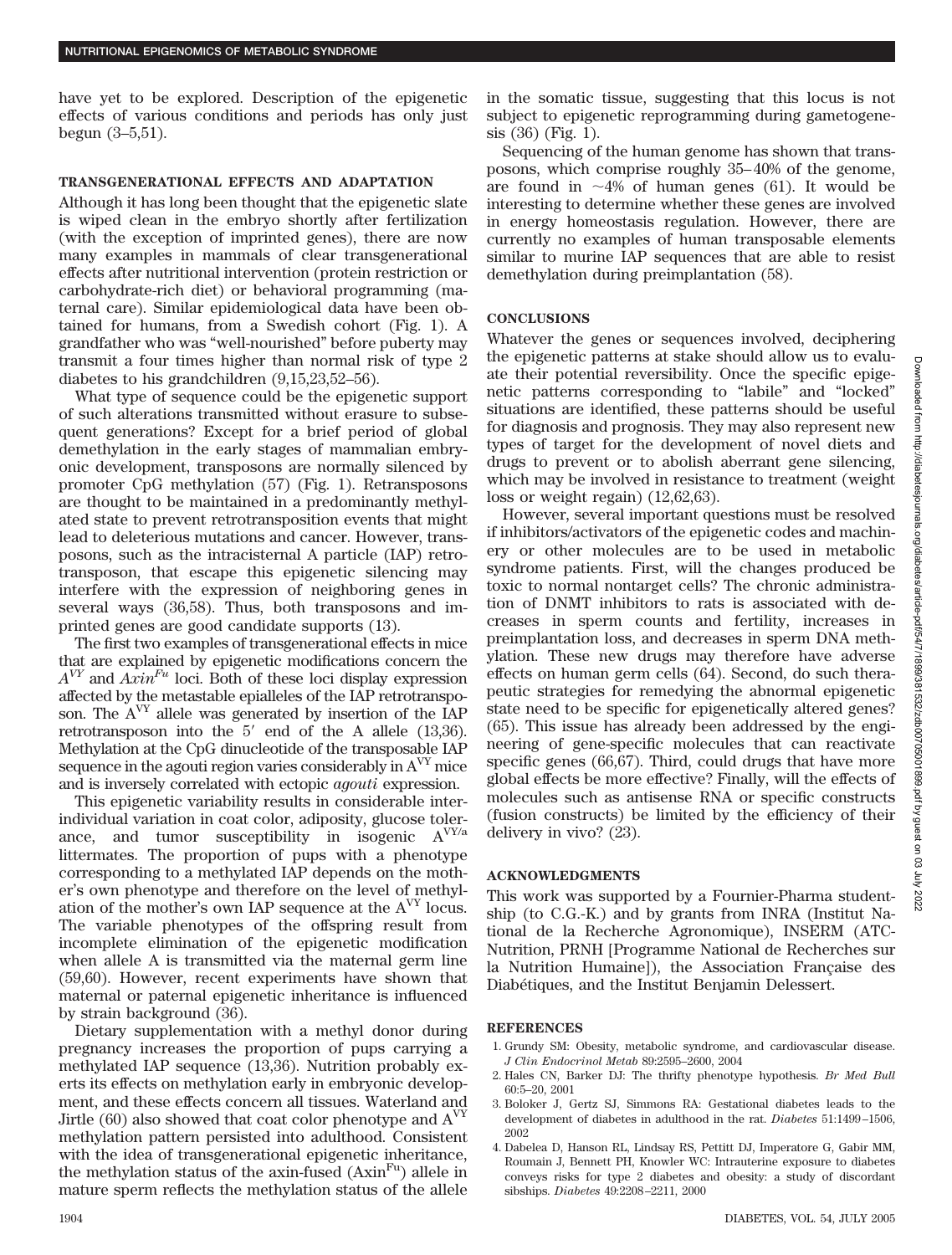- 6. Armitage JA, Khan IY, Taylor PD, Nathanielsz PW, Poston L: Developmental programming of the metabolic syndrome by maternal nutritional imbalance: how strong is the evidence from experimental models in mammals? *J Physiol* 561:355–377, 2004
- 7. Khan IY, Dekou V, Hanson M, Poston L, Taylor PD: Predictive adaptive responses to maternal high-fat diet prevent endothelial dysfunction but not hypertension in adult rat offspring. *Circulation* 110:1097–1102, 2004
- 8. Ozanne SE, Hales CN: Lifespan: catch-up growth and obesity in male mice. *Nature* 427:411–412, 2004
- 9. Jablonka E, Lamb MJ: The changing concept of epigenetics. *Ann N Y Acad Sci* 981:82–96, 2002
- 10. Spotswood HT, Turner BM: An increasingly complex code. *J Clin Invest* 110:577–582, 2002
- 11. Waterland RA, Garza C: Potential mechanisms of metabolic imprinting that lead to chronic disease. *Am J Clin Nutr* 69:179–197, 1999
- 12. Egger G, Liang G, Aparicio A, Jones PA: Epigenetics in human disease and prospects for epigenetic therapy. *Nature* 429:457–463, 2004
- 13. Waterland RA, Jirtle RL: Early nutrition, epigenetic changes at transposons and imprinted genes, and enhanced susceptibility to adult chronic diseases. *Nutrition* 20:63–68, 2004
- 14. Blondeau B, Avril I, Duchene B, Breant B: Endocrine pancreas development is altered in foetuses from rats previously showing intra-uterine growth retardation in response to malnutrition. *Diabetologia* 45:394–401, 2002
- 15. Srinivasan M, Aalinkeel R, Song F, Patel MS: Programming of islet functions in the progeny of hyperinsulinemic/obese rats. *Diabetes* 52:984– 990, 2003
- 16. Wu G, Bazer FW, Cudd TA, Meininger CJ, Spencer TE: Maternal nutrition and fetal development. *J Nutr* 134:2169–2172, 2004
- 17. MacLennan NK, James SJ, Melnyk S, Piroozi A, Jernigan S, Hsu JL, Janke SM, Pham TD, Lane RH: Uteroplacental insufficiency alters DNA methylation, one-carbon metabolism, and histone acetylation in IUGR rats. *Physiol Genomics* 18:43–50, 2004
- 18. Melzner I, Scott V, Dorsch K, Fischer P, Wabitsch M, Bruderlein S, Hasel C, Moller P: Leptin gene expression in human preadipocytes is switched on by maturation-induced demethylation of distinct CpGs in its proximal promoter. *J Biol Chem* 277:45420–45427, 2002
- 19. Yokomori N, Tawata M, Onaya T: DNA demethylation modulates mouse leptin promoter activity during the differentiation of 3T3–L1 cells. *Diabetologia* 45:140–148, 2002
- 20. Shemer R, Eisenberg S, Breslow JL, Razin A: Methylation patterns of the human apoA-I/C-III/A-IV gene cluster in adult and embryonic tissues suggest dynamic changes in methylation during development. *J Biol Chem* 266:23676–23681, 1991
- 21. Pinto S, Roseberry AG, Liu H, Diano S, Shanabrough M, Cai X, Friedman JM, Horvath TL: Rapid rewiring of arcuate nucleus feeding circuits by leptin. *Science* 304:110–115, 2004
- 22. Bouret SG, Draper SJ, Simerly RB: Trophic action of leptin on hypothalamic neurons that regulate feeding. *Science* 304:108–110, 2004
- 23. Weaver IC, Cervoni N, Champagne FA, D'Alessio AC, Sharma S, Seckl JR, Dymov S, Szyf M, Meaney MJ: Epigenetic programming by maternal behavior. *Nat Neurosci* 7:847–854, 2004
- 24. Waterland R, Garza CG: Potential for metabolic imprinting by nutritional perturbation of epigenetic gene regulation. In *Public Health Issues in Infant and Child Nutrition*. Vol. 48. Black R, Michaelson KF, Eds. New York, Lippincott Williams & Wilkins, 2002, p. 317
- 25. Feinberg AP: Methylation meets genomics. *Nat Genet* 27:9–10, 2001
- 26. Zaina S, Nilsson J: Insulin-like growth factor II and its receptors in atherosclerosis and in conditions predisposing to atherosclerosis. *Curr Opin Lipidol* 14:483–489, 2003
- 27. Pembrey M: Imprinting and transgenerational modulation of gene expression; human growth as a model. *Acta Genet Med Gemellol* (*Roma*) 45:111–125, 1996
- 28. Junien C: [Genomic imprinting: from tug of war to solidarity between the generations]. *Me´decine/Sciences* 3:336–344, 2000 [article in French]
- 29. Beaudet AL, Jiang YH: A rheostat model for a rapid and reversible form of imprinting-dependent evolution. *Am J Hum Genet* 70:1389–1397, 2002
- 30. Young LE: Imprinting of genes and the Barker hypothesis. *Twin Res* 4:307–317, 2001
- 31. Constancia M, Kelsey G, Reik W: Resourceful imprinting. *Nature* 432:53– 57, 2004
- 32. Reik W, Constancia M, Fowden A, Anderson N, Dean W, Ferguson-Smith A, Tycko B, Sibley C: Regulation of supply and demand for maternal nutrients in mammals by imprinted genes. *J Physiol* 547:35–44, 2003
- 33. Keverne EB: Genomic imprinting and the maternal brain. *Prog Brain Res* 133:279–285, 2001
- 34. Plagge A, Gordon E, Dean W, Boiani R, Cinti S, Peters J, Kelsey G: The imprinted signaling protein XL alpha s is required for postnatal adaptation to feeding. *Nat Genet* 36:818–826, 2004
- 35. Curley JP, Barton S, Surani A, Keverne EB: Coadaptation in mother and infant regulated by a paternally expressed imprinted gene. *Proc Biol Sci* 271:1303–1309, 2004
- 36. Rakyan VK, Chong S, Champ ME, Cuthbert PC, Morgan HD, Luu KV, Whitelaw E: Transgenerational inheritance of epigenetic states at the murine Axin(Fu) allele occurs after maternal and paternal transmission. *Proc Natl Acad SciUSA* 100:2538–2543, 2003
- 37. Delrue MA, Michaud JL: Fat chance: genetic syndromes with obesity. *Clin Genet* 66:83–93, 2004
- 38. Umlauf D, Goto Y, Cao R, Cerqueira F, Wagschal A, Zhang Y, Feil R: Imprinting along the Kcnq1 domain on mouse chromosome 7 involves repressive histone methylation and recruitment of Polycomb group complexes. *Nat Genet* 36:1296–1300, 2004
- 39. Constancia M, Hemberger M, Hughes J, Dean W, Ferguson-Smith A, Fundele R, Stewart F, Kelsey G, Fowden A, Sibley C, Reik W: Placentalspecific IGF-II is a major modulator of placental and fetal growth. *Nature* 417:945–948, 2002
- 40. Sibley CP, Coan PM, Ferguson-Smith AC, Dean W, Hughes J, Smith P, Reik W, Burton GJ, Fowden AL, Constancia M: Placental-specific insulin-like growth factor 2 (Igf2) regulates the diffusional exchange characteristics of the mouse placenta. *Proc Natl Acad SciUSA* 101:8204–8208, 2004
- 41. Lefebvre L, Viville S, Barton SC, Ishino F, Keverne EB, Surani MA: Abnormal maternal behaviour and growth retardation associated with loss of the imprinted gene Mest. *Nat Genet* 20:163–169, 1998 [see comments]
- 42. Moraes RC, Blondet A, Birkenkamp-Demtroeder K, Tirard J, Orntoft TF, Gertler A, Durand P, Naville D, Begeot M: Study of the alteration of gene expression in adipose tissue of diet-induced obese mice by microarray and reverse transcription-polymerase chain reaction analyses. *Endocrinology* 144:4773–4782, 2003
- 43. Takahashi M, Kamei Y, Ezaki O: Mest/Peg1 imprinted gene enlarges adipocytes and is a marker of adipocyte size. *Am J Physiol Endocrinol Metab*, 2004
- 44. Poirier LA, Brown AT, Fink LM, Wise CK, Randolph CJ, Delongchamp RR, Fonseca VA: Blood S-adenosylmethionine concentrations and lymphocyte methylenetetrahydrofolate reductase activity in diabetes mellitus and diabetic nephropathy. *Metabolism* 50:1014–1018, 2001
- 45. Maier S, Olek A: Diabetes: a candidate disease for efficient DNA methylation profiling. *J Nutr* 132:2440S–2443S, 2002
- 46. Hiltunen MO, Turunen MP, Hakkinen TP, Rutanen J, Hedman M, Makinen K, Turunen AM, Aalto-Setala K, Yla-Herttuala S: DNA hypomethylation and methyltransferase expression in atherosclerotic lesions. *Vasc Med* 7:5–11, 2002
- 47. Lund G, Andersson L, Lauria M, Lindholm M, Fraga MF, Villar-Garea A, Ballestar E, Esteller M, Zaina S: DNA methylation polymorphisms precede any histological sign of atherosclerosis in mice lacking apolipoprotein E. *J Biol Chem*, 2004
- 48. Ying AK, Hassanain HH, Roos CM, Smiraglia DJ, Issa JJ, Michler RE, Caligiuri M, Plass C, Goldschmidt-Clermont PJ: Methylation of the estrogen receptor-alpha gene promoter is selectively increased in proliferating human aortic smooth muscle cells. *Cardiovasc Res* 46:172–179, 2000
- 49. Dong C, Yoon W, Goldschmidt-Clermont PJ: DNA methylation and atherosclerosis. *J Nutr* 132:2406S–2409S, 2002
- 50. Post WS, Goldschmidt-Clermont PJ, Wilhide CC, Heldman AW, Sussman MS, Ouyang P, Milliken EE, Issa JP: Methylation of the estrogen receptor gene is associated with aging and atherosclerosis in the cardiovascular system. *Cardiovasc Res* 43:985–991, 1999
- 51. Vickers MH, Breier BH, Cutfield WS, Hofman PL, Gluckman PD: Fetal origins of hyperphagia, obesity, and hypertension and postnatal amplification by hypercaloric nutrition. *Am J Physiol Endocrinol Metab* 279:E83– E87, 2000
- 52. Kaati G, Bygren LO, Edvinsson S: Cardiovascular and diabetes mortality determined by nutrition during parents' and grandparents' slow growth period. *Eur J Hum Genet* 10:682–688, 2002
- 53. Martin JF, Johnston CS, Han CT, Benyshek DC: Nutritional origins of insulin resistance: a rat model for diabetes-prone human populations. *J Nutr* 130:741–744, 2000
- 54. Drake AJ, Walker BR, Seckl JR: Intergenerational consequences of fetal programming by in utero exposure to glucocorticoids in rats. *Am J Physiol Regul Integr Comp Physiol* 288:R34–R38, 2005
- 55. Patel MS, Srinivasan M: Metabolic programming: causes and consequences. *J Biol Chem* 277:1629–1632, 2002